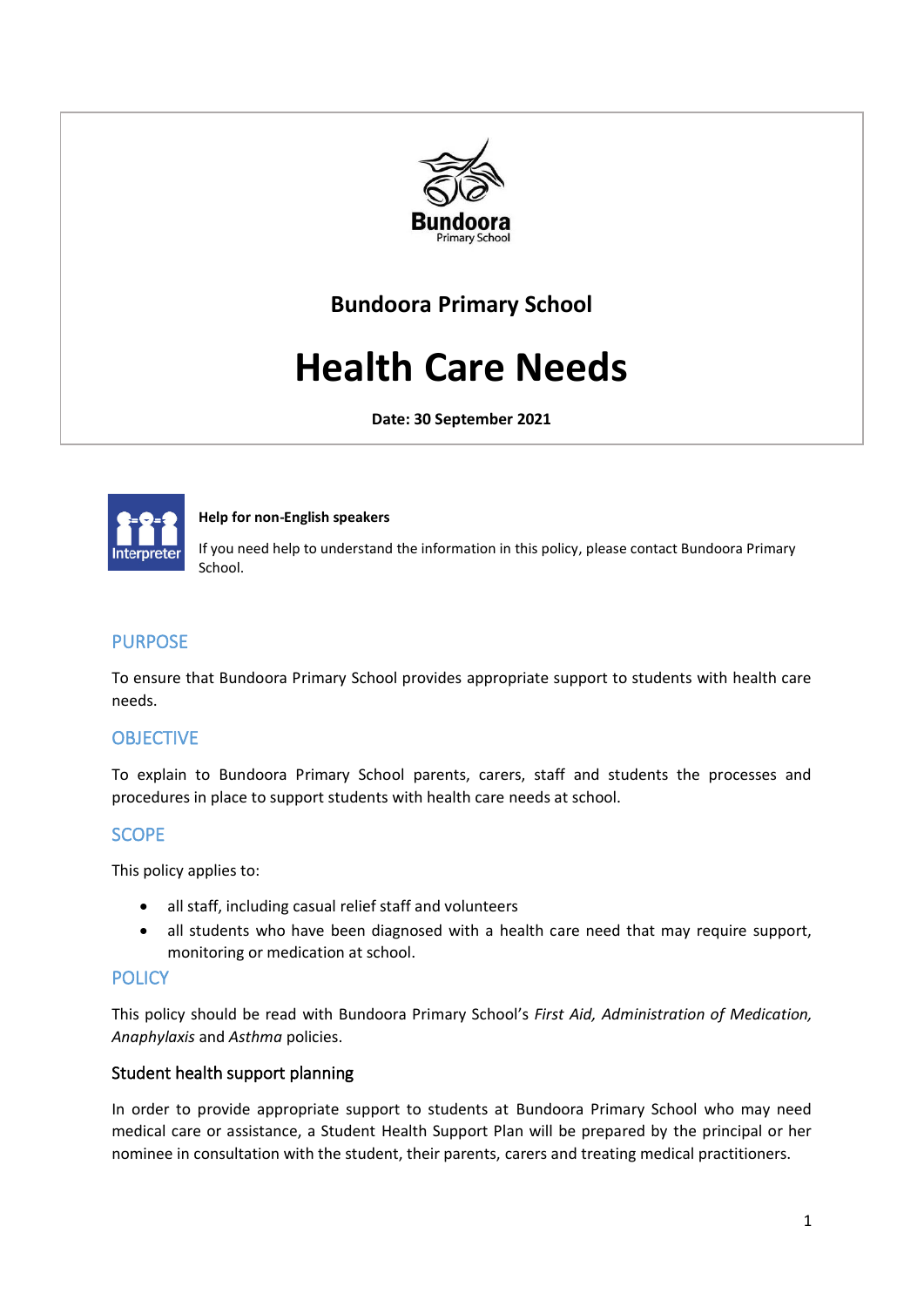Student Health Support plans help our school to assist students with:

- routine health care support needs, such as supervision or provision of medication
- personal care support needs, such as assistance with personal hygiene, continence care, eating and drinking, transfers and positioning, and use of health-related equipment
- emergency care needs, such as predictable emergency first aid associated with asthma, seizure, or diabetes management.

Students with complex medical care needs, for example, tracheostomy care, seizure management or tube feeding, must have a Student Health Support Plan which provides for appropriate staff to undertake specific training to meet the student's particular needs.

At enrolment or when a health care need is identified, parents/carers should provide accurate information about the student's condition or health care needs, ideally documented by the student's treating medical/health care practitioner on a Medical Advice Form (or relevant equivalent)

Bundoora Primary School may invite parents and carers to attend a Student Support Group meeting to discuss the contents of a student's Health Support Plan and assistance that the student may need at school or during school activities.

Where necessary, Bundoora Primary School may also request consent from parents and carers to consult with a student's medical practitioners, to assist in preparing the plan and ensure that appropriate staff understand the student's needs. Consultation with the student's medical practitioner will not occur without parent/carer consent unless required or authorised by law.

Student Health Support Plans will be reviewed:

- when updated information is received from the student's medical practitioner
- when the school, student or parents and carers have concerns with the support being provided to the student
- if there are changes to the support being provided to the student, or
- on an annual basis.

#### Management of confidential medical information

Confidential medical information provided to Bundoora Primary School to support a student will be:

- recorded on the student's file
- shared with all relevant staff so that they can properly support students diagnosed with medical conditions and respond appropriately if necessary.

# **COMMUNICATION**

This policy will be communicated to our school community in the following ways:

- Included in staff induction processes and staff training
- Available publicly on our school's website and Compass
- Included in staff handbook
- Discussed at staff briefings/meetings as required
- Included in transition and enrolment packs
- Discussed at parent information nights/sessions